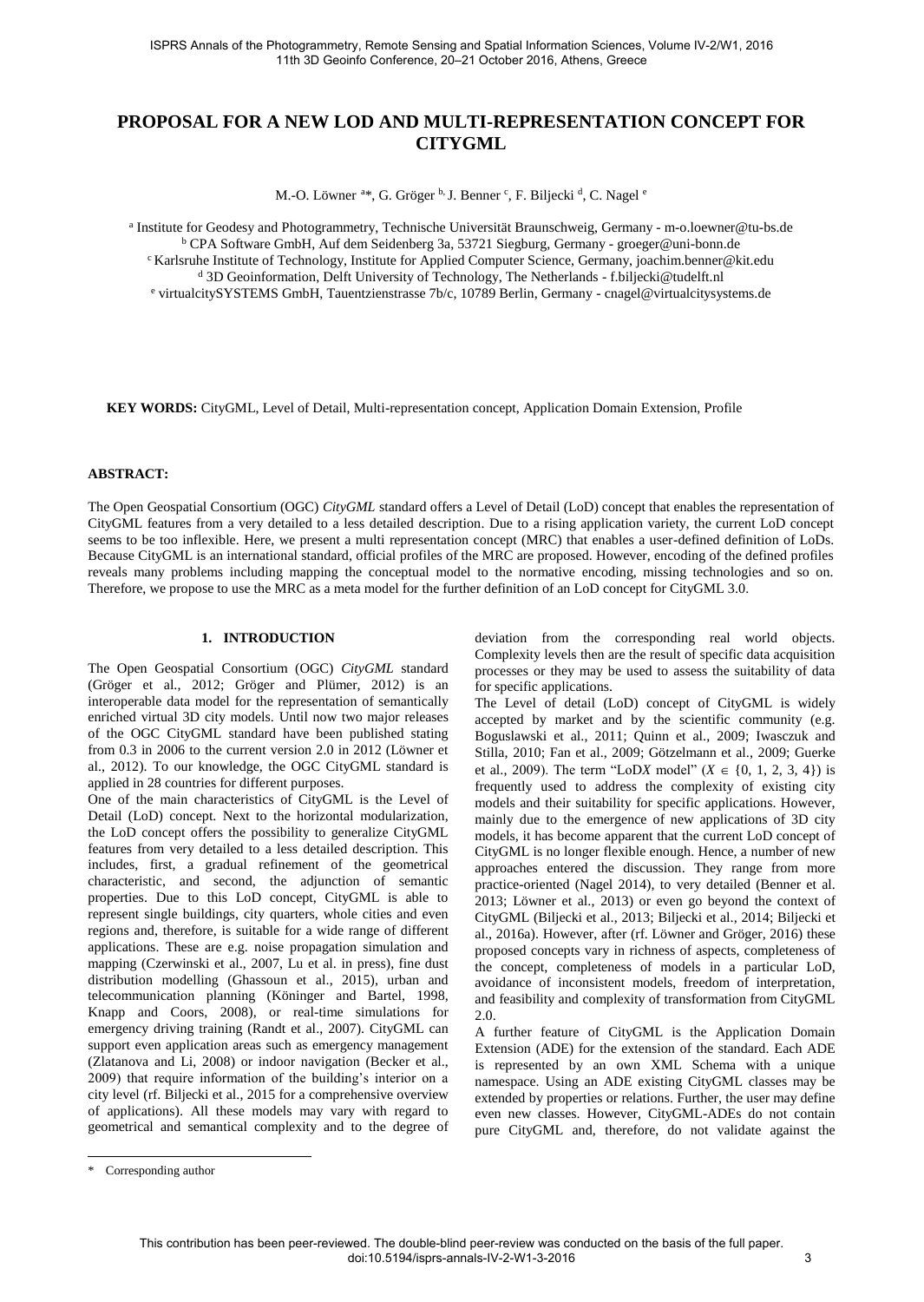CityGML schema but against the specific ADE Schema. This may be a problem for interoperability when different ADEs are in use.

Here we propose a general multi-representation concept (MRC) that is suitable for the representation of first, Levels of Detail in a more flexible way and, second, for the general representation of versions. Thereby it enables new applications that have not been possible by the current concept. That includes for example planning versions of multiple representations in the same LoD. Every feature in CityGML (*CityObject*) can in principle be represented multiple times by any geometry type: (Multi-)Solid, (Multi-)Surface, (Multi-)Curve, Point, or implicit representation. *Profiles* can be defined based on the multirepresentation concept in order to maintain interoperability of CityGML. Profiles also support backward compatibility with CityGML 2.0. Profiles will be proposed, which define LoD0 to LoD3 in analogy to the current concept, but in a far more flexible way. In particular, LoD4 is replaced by LoD0 – LoD3 for indoor features. New applications of 3D city models such as indoor navigation, facility management or energy applications will be supported. These profiles are optional; users or user groups/communities may define own profiles serving their needs. If the official profiles are referred to in a data set, the corresponding rules have to be met. A proposal for profiles for the building module is presented here. The profiles for the other modules have to be developed accordingly.

In order to be able to automatically validate instance documents with regard to a profile, the MRC is seen as a meta model which can be instantiated by abstract models (UML diagrams) for a specific profile. Hence, validation can be done using standard tools.

In the next section, an overview of the current LoD concept and its deficits is given followed by a review of current suggestions of improvement. Further, we give an overview of multi representational concepts. In Sec. [3](#page-2-0) we present our proposal for a general framework for a multi representational concept modelled as an ADE. In Sec. [4](#page-4-0) we present profiles of our concept to support interoperability and backward compatibility, to embed CityGML 2.0 data into the multi representational concept and to reduce complexity. Problems of implementation of profiles are discussed in Sec. 5 followed by a conclusion, i.e. the usage of the proposed multi representational concept as a meta model for the further development of the new standard document in Sec. [6.](#page-7-0)

#### **2. STATE OF THE ART IN LOD AND MULTI REPRESENTATIONAL CONCEPTS FOR 3D CITY MODELS**

Multi-representation concepts for GIS in general deal with the modelling of different representations of the same real world object simultaneously. Scientific approaches focus on the consistency between these representations (Vangenot et al., 2002; Kolbe et al., 2003; Stadler et al., 2007) or the derivation of one representation from another by simplification or generalization methods (see Fan et al., 2009 as one example among many approaches). In our approach, however, we assume that the different representations are given.

The LoD concept typically used in Computer Graphics models and tools is continuous and purely defined with regard to geometrical or graphical aspects, since it targets at efficient visualization (Foley et al., 1995). In contrast, the LoD concept of semantic 3D City Models is defined with regard to both, geometry and semantics, and it is a discrete one.

The LoD concept of CityGML is based on earlier approaches (Köninger and Bartel, 1998; Coors and Flick, 1998). It provides a quality description of a data set and facilitates data integration and interoperability. A particular LoD corresponds to current data capturing methods for 3D city models. Each LoD reflects specific application requirements and, hence, is suitable for a certain class of applications. The same feature can be represented in different LoD, simultaneously. This facilitates analysis and visualization tasks, since tools can dynamically select the most appropriate LoD for a given task. For a detailed description of the current CityGML LoD concept reference is made to (Löwner et al., 2013; Gröger et al., 2012; Gröger and Plümer, 2012). A more general overview of LoD concepts for semantic 3D city models can be found in (Benner et al., 2013).

The current LoD concept of CityGML defines five LoD, LoD0 to LoD4. These definitions refer to all thematic features of CityGML, but are here illustrated exemplarily by means of building features. The less detailed level LoD0 defines a 2.5D representation. Buildings are represented by non-vertical polygons, either at roof or at footprint level. In LoD1, volume objects such as buildings are modelled in a generalized way as prismatic block models with vertical walls and horizontal 'roofs'. In LoD2, the (prototypic) roof shape of buildings is represented, as well as thematic ground, wall, and roof surfaces along with additional structures such as balconies and dormers. LoD3 is the most detailed level for the outermost shape of objects. For buildings, openings are added as thematic objects. In LoD4, interior structures (rooms, etc.) are added to the most accurate outer representation, which is called LoD4 but almost identically to the LoD3 outer surface.

Several deficiencies of the current LoD concept have been discussed (Benner et al., 2013; Löwner and Gröger 2016; Löwner et al., 2013; Löwner et al., 2015; Biljecki et al., 2013; Biljecki et al., 2014). These are, among others, first, the strict coupling between geometric detail and semantics, second, the preconditions of LoD4 for the interior, and third, only one LoD for interior features.

One of the main characteristics of the CityGML2.0 LOD concept is a strict coupling of semantic and geometric complexity. While, f.i. in LOD0 and LOD1 no further decomposition of a *Building* or *BuildingPart* into other feature classes or semantic classification of the geometry is possible, complexity and accuracy of the geometric representation increase for LOD2 to LOD4 together with increased semantic structuring. However, since a specified LOD enforces a certain geometric representation with minimum accuracy, the increase of semantic complexity is only optional.

Openings like windows and doors are restricted to the finegrained LoD3 and LoD4, which both require a very detailed geometrical representation of the building's façade. Openings must not be represented in LoD0 to LoD2. Nevertheless, LoD1 blocks models or LoD2 models with openings are relevant for e.g. energy applications. In order to estimate a building's energy demand, explicit information on the area covered by windows is essential unlike the façade's geometry itself (Dalla Costa et al., 2011). Hence, the CityGML 2.0 LoD concept currently hampers such applications. Similarly, *BoundarySurfaces* are prevented in LoD1, but are relevant for modelling wall properties in energy or other city system analysis applications.

Currently, the building's interior can only be represented if the exterior shell is represented in LoD4, which implies the highest semantic complexity and geometric detail. This definition hinders applications that require detailed information on the building's interior structure without geometrically exact representation of the exterior shell (e.g. firefighting, emergency operations or indoor navigation). Thus, the possibility to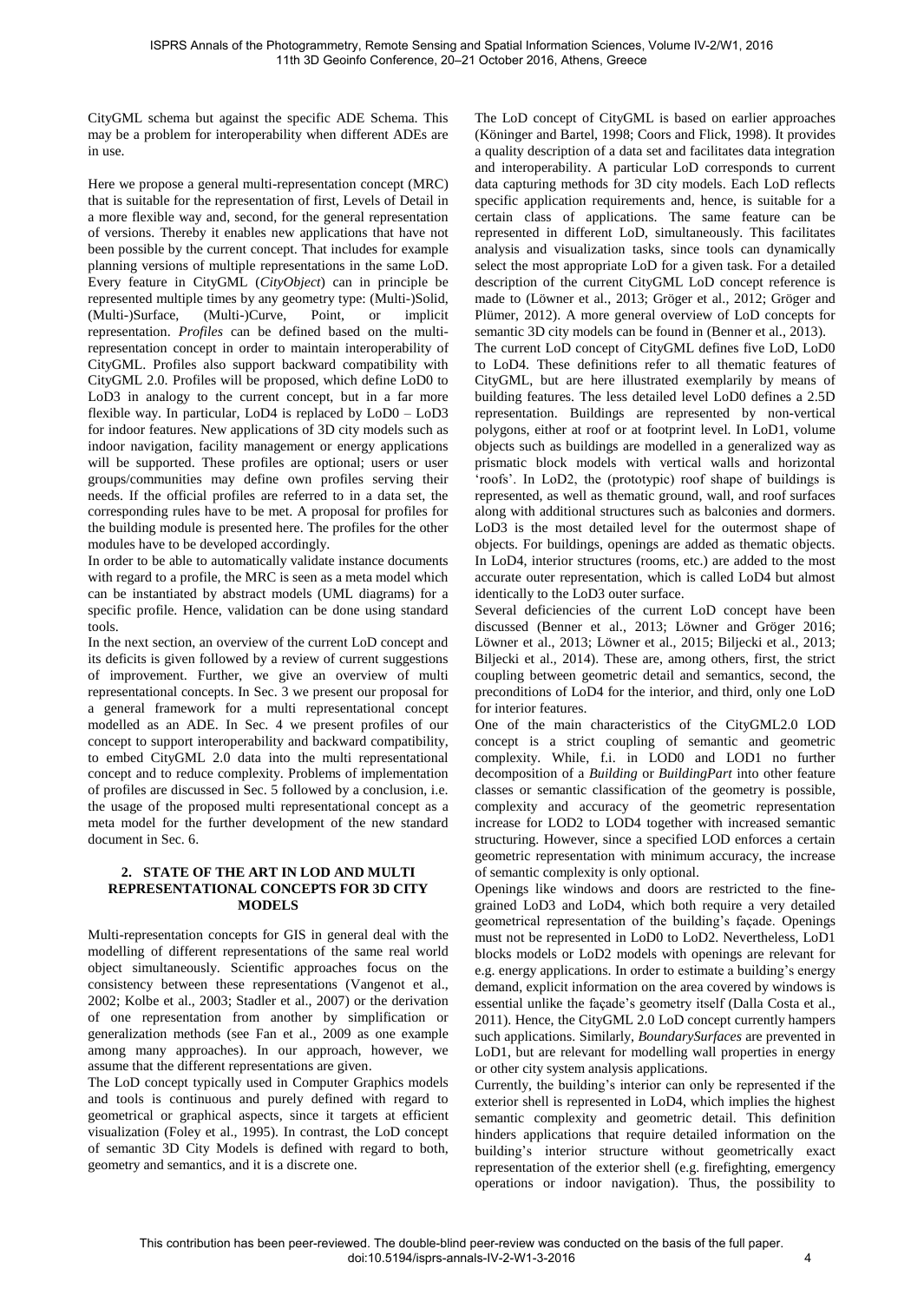combination of a rough LoD1 or LoD2 model of the exterior shell with a detailed interior model would be beneficial and notably cost-effective. Further, indoor navigation may require the representation of floors, rooms and other interior objects in coarse but not detailed LoD. However, one level (LoD4) is defined for interior features. Especially in the application range of indoor navigation, multiple representations of rooms as well as their movable and non-movable inventory are requested (Domínguez et al., 2011; Becker et al. 2008).

Proposals for improving LoD concepts for semantical 3D building models have been developed that are related to the further development of CityGML (see Löwner and Gröger 2016 for a detailed discussion).

Benner et al. (2013) and Löwner et al. (2013) propose two modifications to enhance the current LoD concept. First, a strict separation between a geometrical and a semantical LoD and, second, the mapping of the current LoD4 to four LoD for the interior. As a result, a building is partitioned into an exterior and an interior, both with one or more explicit LoD of geometrical and semantical aspects.

For geometry, four different representations (LoD0 to LoD3) for all top-level features of the CityGML building model are supported, whether they represent the building's exterior shell or interior components. (Benner et al., 2013) define four different *Semantical Levels* (S0 – S3) for the *Building* model's top level features. As for the Geometrical LoD, the Semantical Levels of exterior shell and rooms may be different.

Biljecki et al. (2013) define an LoD as a quality measure with regard to a specific application that could also be used outside CityGML. It is related to a variety of aspects including i.e. richness of feature types, attribute richness, or complexity of geometrical details. They proposed separate hierarchies for geometry and semantics, which have to be defined by the user itself. Further, constraints for each LoD are proposed, which assure the consistency of a certain LoD. An example is a constraint that prevents interior geometries without exterior ones.

Biljecki et al. (2014) later modified this approach with a similar set of aspects. These six aspects are applied to the exterior and the interior of features and span a space of six dimensions, and an LoD is defined as a vector of six values or ranges of values. Only *consistent series* of LoD0, … , LoD*n* are considered, which have to be monotonic. Thus, from one LoD( $i$ ) to the next LoD( $i+1$ ) in the sequence, the values of the six aspects increase or remain unchanged, but never decrease. Hence, there is a total order on the LoD in a series that than allows for the comparison of two LoD. As example for the implementation of the framework, a series LoD0 to LoD9 is defined. The main aspects are *existence of features*, *geometrical correspondence between model and reality*, and *resolution of the appearance*. These 10 LoD are roughly a refinement of the LoD0 to LoD4 in CityGML 2.0. The concept is implemented as an Application Domain Extension (ADE) for CityGML.

In a subsequent research, Biljecki et al. (2016a) refine the specification into a larger number of LoDs from the geometric point of view to mitigate multiple valid variants of CityGML LoDs (e.g. two geometric instances of LoD2: one with and another one without the roof superstructures modelled). Biljecki et al. (2016b) study the concept of geometric references (multiple variants of the same LoD).

Directly related to CityGML, Nagel (2014) proposed an LoD concept that needs just two definitions (cf. Löwner et al., 2015). First, every city object has a spatial representation in every LoD that refines its spatial representation in higher LoD and, second, there is no restriction on the usage of any feature type in an LoD. Consequently, even feature types that have been

limited to CityGML 2.0 LoD4 now can be used in any lower LoD. Thereby, LoD0 stands for planar representations and LoD1 for prismatic blocks model representations of a feature. Further, LoD2 models represent a generalised shape of a CityObject whereas LoD3 represents it in its highest geometrical complexity.

For even more flexibility, a distinction is made between volumetric features and *BoundarySurfaces*. An *AbstractBuilding*, for instance, is then modelled with zero to two instances of a *GM\_MultiSurface* in LoD0, representing the footprint or the edges of a roof. For the representation in LoD1- LoD3 it is modelled as a *GM\_MultiSurface* or as a *GM\_Solid*, respectively. An *AbstractBoundarySurface*, which might be possible in all four LoD is represented by a *GM\_MultiCurve* in LoD0 and zero to one *GM\_MultiSurfaces* in LoD1-LoD3. Here, the curve representation stands for the footprint as a spatial abstraction of that wall surface.

### <span id="page-2-0"></span>**3. GENERAL FRAMEWORK FOR A MULTI REPRESENATIONAL CONCEPT**

We propose a geometrical representation concept that allows any geometric representation for any *CityGML* object multiple times. This covers the representations already supported by *CityGML* 2.0, e.g. a *MultiSurface* representation of an outer wall surface. Further, it allows to additionally define new representations (e.g. representing a wall as a line in a floorplan). Hence, the proposed framework defines a multi-representation concept, in which the LoD is only one aspect among others. The proposed concept adapts ideas of the Industry Foundation Classes (IFC) standard (Liebig, 2007) and is based on previous work of the authors (Biljecki et al., 2013; Biljecki et al., 2014; Biljecki et al., 2016a; Benner et al., 2013; Nagel, 2014; Löwner et al. 2013; Löwner et al, 2015; Löwner and Gröger, 2016).

In the *CityGML* 2.0 conceptual data model, every feature type is geometrically represented by specific properties. For example, the class *\_AbstractBuilding* has 13 geometry properties to represent the exterior shell of a building in five different LoD. We propose to replace the specific geometry properties of selected features by one geometry property of the base class *\_CityObject*. This property, which is inherited by all CityGML feature types, covers all geometry types (0, 1, 2 and 3 dimensional) actually used in any *CityGML* 2.0 module. The proposed geometrical representation can be instantiated multiple times. Hence, every *CityGML* feature type can be represented multiple times with arbitrary geometrical representation.

In the following, we discuss the UML model of this multirepresentation property. For testing and demonstration purposes, it is actually implemented as Application Domain Extension (ADE) of CityGML 2.0.

The UML class diagram extending *\_CityObject* by arbitrary geometrical representation is depicted in [Figure 1.](#page-4-1) By using the ADE mechanism, the base class *CityObject* is extended by a relation *representation*, pointing to a new data type *AbstractRepresentation*. This is the base class for all representations of *CityGML* features. Actually, only geometrybased representations (class *ShapeRepresentation*) are supported, but in future extensions, other types of feature representation (e.g. topological representation) might be regarded. The cardinality of the *representation* property is *0..\**, which means that features without geometrical representation as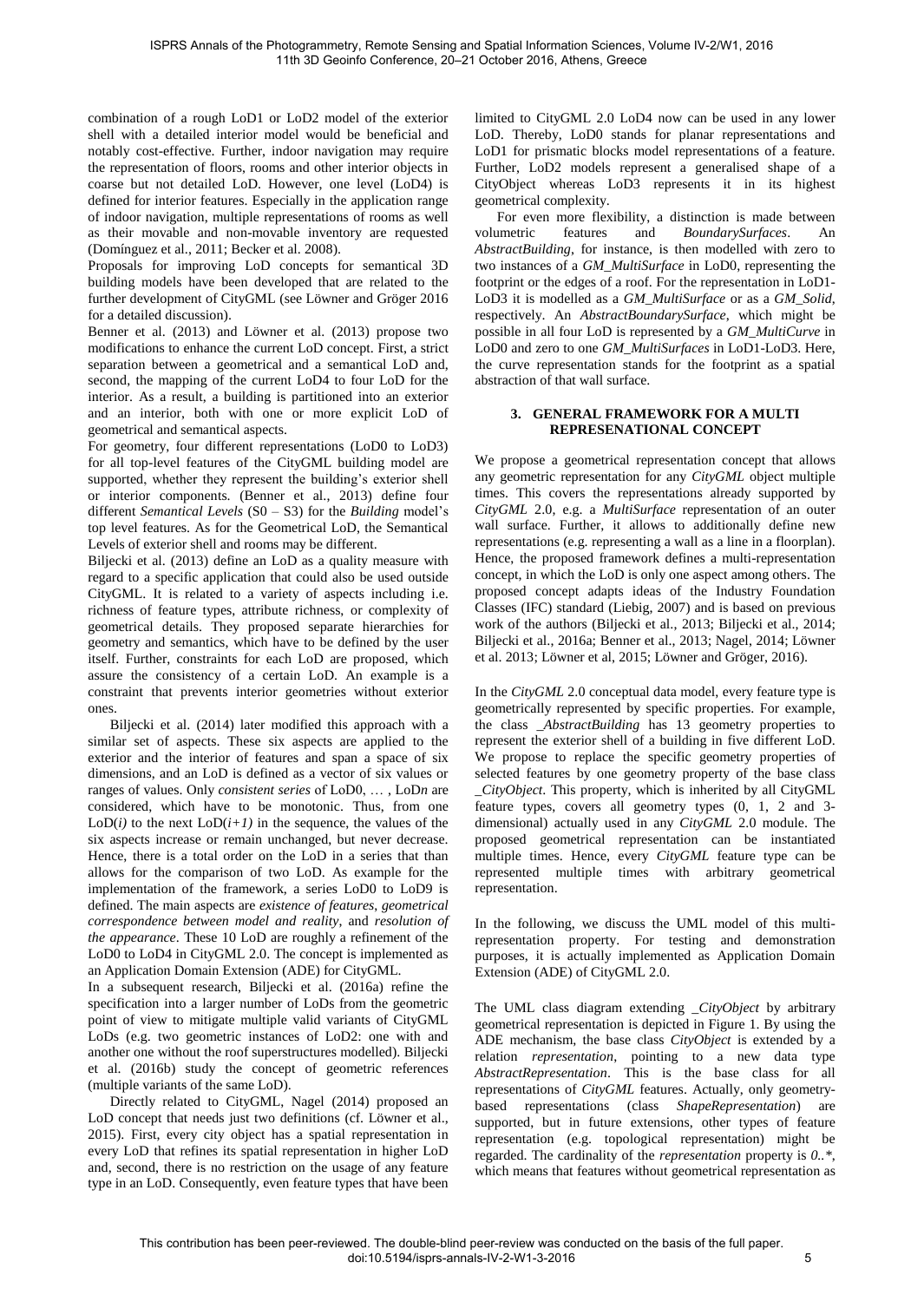well as multiple geometrical representations of the same feature are possible

For differentiating and semantically classifying different representations, the type *RepresentationContext* is introduced. Every representation must be related with exactly one *RepresentationContext* object, which is uniquely identified by a *contextIdentifier* of type URI. For a more detailed representation model, additional optional properties (*contextName* and *precision*) are provided.

The *RepresentationContext* can be regarded as generalization of the existing LoD concept. It is assumed that (geometrical) representations of different features belonging to the same context are consistent with respect to generation method and geometrical accuracy. In consequence, visualization and processing applications in general can only integrate features belonging to the same representation context.

In the most general case, a *ShapeRepresentation* object can be composed of one or more geometrical representations, which are all derived from the abstract data type *AbstractShapeRepresentation*. The geometry types depicted in [Figure 1](#page-4-1) comprising all types used in *CityGML* 2.0. This ensures the transfer of every geometrical representation of a *CityGML* 2.0 feature into the new concept.

In some cases, a feature is represented by multiple geometry objects of the same type. One example is the *BreaklineRelief* in the module *Digital Terrain Model*, which is modelled by two line sets representing break lines and ridges or valley lines. For reconstructing the terrain structure from these data, it is essential to know which of the *MultiCurves* represent which line set. In order to express this semantical information in the new representation model. the super class representation model, the super *AbstractShapeRepresentation* has on optional property *representationIdentifier*.

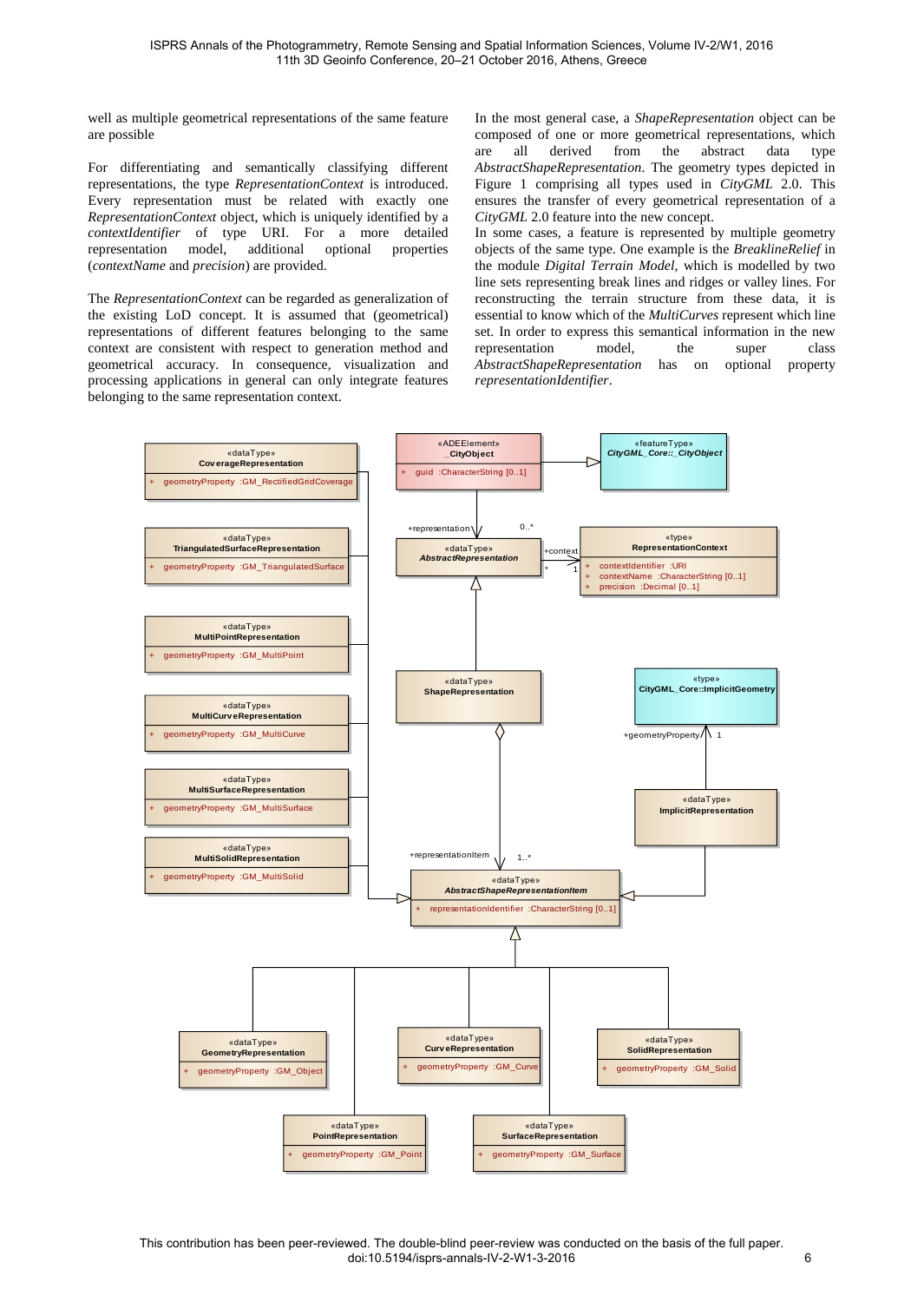Figure 1. UML class diagram of the proposed multi representation concept as a CityGML 2.0 ADE.

### <span id="page-4-1"></span><span id="page-4-0"></span>**4. PROFILES SUPPORTING BACKWARD COMPATIBILITY AND INTEROPERABILITY**

The proposed multi representation concept is very flexible and generic. Each feature type can be represented multiple times by arbitrary geometry types with no standardized names of the representations represented by *contextIdentifiers*. For exchanging 3D city model data or for the specification of requirements for data sets, for example in calls for tender, such a concept has to be extended by more specific and precise definitions of the particular levels A first step is to define *Profiles* for this task. Profiles restrict the variability of geometric representations and support generation and interpretation of CityGML. Furthermore, they support embedding of the current CityGML LoD concept. The profiles defined in this paper are a special case of the more general ISO TC 211 profiles used to extend as well as to restrict schemas [\(ISO 19106:2004\)](http://www.iso.org/iso/home/store/catalogue_tc/catalogue_detail.htm?csnumber=26011&commid=54904).

The structure of a profile is simple: a profile assigns a geometry type (point, surface, solid, etc.) and a geometric definition to each feature type. A profile is uniquely identified by an URI called *contextIdentifier* (c.f. the UML diagram in Sec. [3\)](#page-2-0). It consists of the level (in a specific namespace) together with the module name and the feature type name.

There are several options how profiles can be used. Every organization, user community or user may define customized profiles based on the multi representation concept. We propose two standardized sets of profiles, which could be defined in the specification document of further versions of CityGML. The first set ensures backward compatibility for dealing with current CityGML data. The names of the profiles correspond to the current LoD names. The second set of profiles ensures interoperability when 3D City Models are exchanged. These profiles will play the same role as the current concept, but are more flexible and cover more relevant applications.

In the following subsections, we present the two sets of profiles, specifically for the building module. The profiles for the tunnel and bridge modules (which both have a structure similar to the building module) can be derived from these in a straightforward way. The profiles for the other modules of CityGML can be derived analogously.

#### <span id="page-4-2"></span>**4.1 PROFILES FOR EMBEDDED CITYGML 2.0 DATA SETS IN THE MULTI REPRESENTATION CONCEPT**

The set of profiles which assure backward compatibility for current CityGML datasets are given in Table 1 for the building module as an example. The geometry types as well as the definitions of geometry correspond to the types defined in the current UML diagrams of CityGML.

The *contextIdentifiers* are derived from the current LoD names (in namespace *CityGML/2.0*) combined with the names of modules and feature types. The profile for *buildings* in module *building* in LoD2, for example, has the *contextIdentifier CityGML2.0/LoD2/Building/Building*.

|                          | CityGML/2.0/         | CityGML/2.0/           | CityGML/2.0/                   | CityGML/2.0/ | CityGML/2.0/                   |
|--------------------------|----------------------|------------------------|--------------------------------|--------------|--------------------------------|
|                          | LoD0                 | LoD1                   | LoD <sub>2</sub>               | LoD3         | LoD4                           |
| Building/                | Multi Surface Repr.  | Multi Surface Repr.    | Multi Curve Repr.              |              |                                |
| <b>Building</b>          | horizontal surfaces. | Solid Repr.            | Multi Surface Repr.            |              |                                |
|                          | footprint/roof edge  | prismatic blocks       | Solid Repr.                    |              |                                |
|                          |                      | model with vertical or |                                |              |                                |
|                          |                      | horizontal boundary,   |                                |              |                                |
| <b>Building/</b>         |                      |                        | Multi Surface Repr.            |              |                                |
| <b>WallSurface</b>       |                      |                        |                                |              |                                |
| <b>Building</b>          |                      |                        |                                |              | Multi Surface Repr.            |
| <b>CeilingSurface</b>    |                      |                        |                                |              |                                |
| <b>Building/Room</b>     |                      |                        |                                |              | Multi Surface Repr.            |
|                          |                      |                        |                                |              | Solid Repr.                    |
| <b>Building/Building</b> |                      |                        | Geometry Repr.                 |              |                                |
| <b>Installation</b>      |                      |                        | <b>Implicit Geometry Repr.</b> |              |                                |
| <b>Building/Opening</b>  |                      |                        |                                |              | Multi Surface Repr.            |
|                          |                      |                        |                                |              | <b>Implicit Geometry Repr.</b> |

<span id="page-4-4"></span>**Table 1.** Profiles for backward compatibility (for abbreviations and explanations see the remarks for Table 2 ). Geometry types in *italics* are used mutually exclusively in one profile. For each feature type of the building module, several profiles are defined. The table defines in total 28 profiles, the *contextIdentifiers* of which are a combination of a level name in the first row and a module/feature type name in the first column.

## <span id="page-4-3"></span>**4.2 PROPOSAL FOR PROFILES FOR ENABLING INTEROPERABILITY**

The main requirement for the set of future interoperability profiles is that the new applications mentioned in the motivation are covered. Therefore, LoD4 has been replaced by LoD0 to LoD3 for exterior and indoor objects and all feature types can be represented in each LoD. The definitions for LoD0 to LoD3 are in principle identical to the current definitions, but have been extended to all feature types.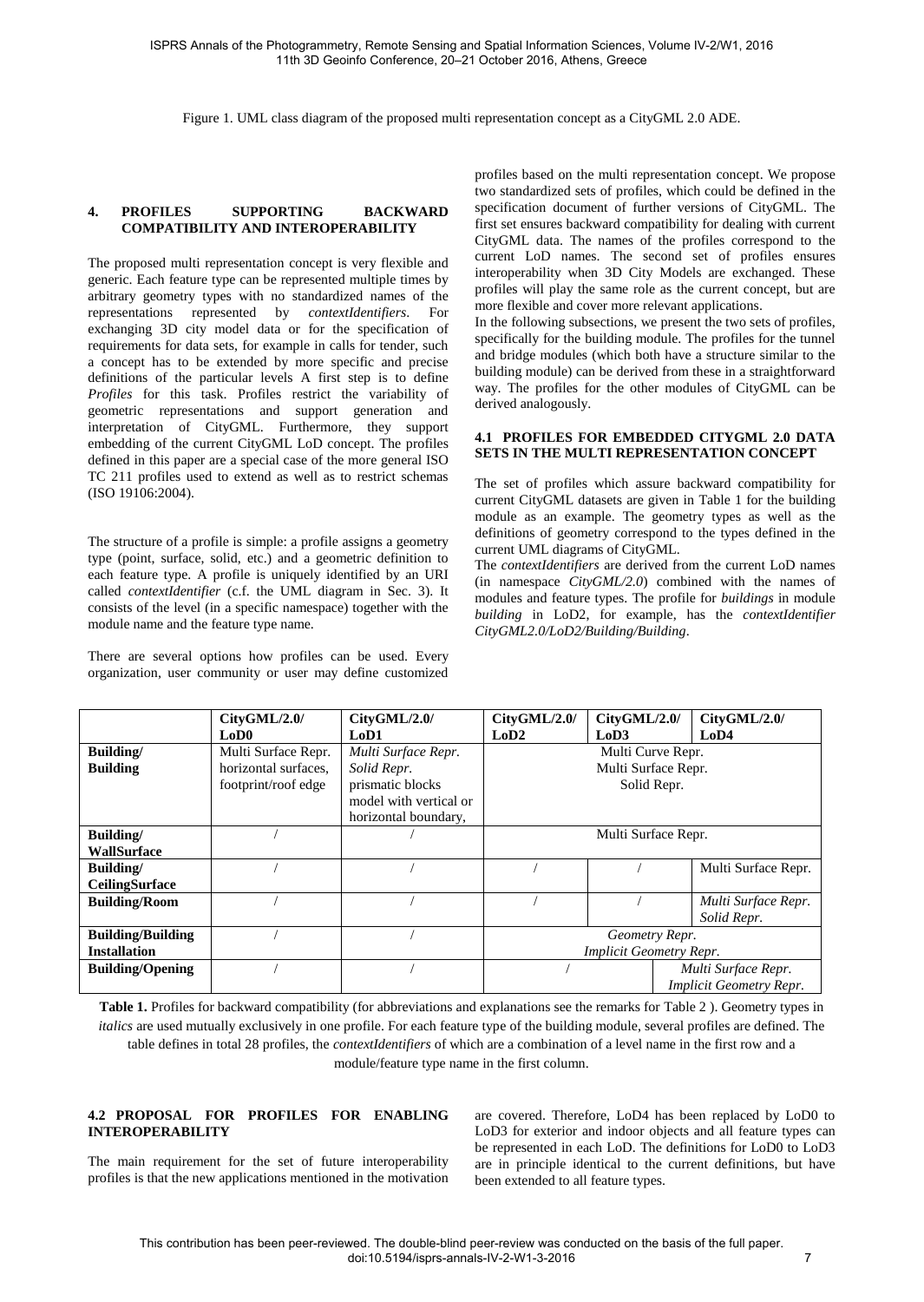In particular, an LoD0 representation is provided for all feature types. LoD0 is defined as the projection of the corresponding LoD1 geometry onto a non-vertical surface. Hence, the dimension of an LoD0 geometry is always one lesser than the dimension of the corresponding LoD1 geometry.

The set of future interoperability profiles for the building module are given in [Table 2.](#page-5-0) For the description of the particular geometries, two definitions are used: a geometry is *horizontal*, if all points have the same z-coordinate. A surface is *vertical*, if the normal of the surface is horizontal. The abbreviation *opt* means that a property is optional. If the geometry types are denoted in italics, there is an exclusive-or relation between these geometries: exactly one of the

representations is used for the geometrical representation of a feature.

The geometry representations have been borrowed from the current CityGML version. In particular, *Geometry Representation* is the most general geometry representation and *Implicit Geometry Representation* has been defined in CityGML as prototypic geometry which can be parametrized.

The potential of the new concept is illustrated by the examples in [Figure 2](#page-6-0) to [Figure 4,](#page-6-1) which are outside the scope of the current concept and which are relevant for the applications mentioned in the introduction. [Figure 2](#page-6-0) shows a building where the exterior shell as well as rooms are represented in LoD0. Both feature types are represented in LoD2 in Figure 3. A LoD2 building with LoD1 Openings is depicted i[n Figure 4.](#page-6-1)

|                                                                  | CityGML/3.0/LoD0                                                                                                                                          | CityGML/3.0/LoD1                                                                                             | CityGML/3.0/LoD2                                                                                                                                                                                                                                                                         | CityGML/3.0/LoD3                                                                |
|------------------------------------------------------------------|-----------------------------------------------------------------------------------------------------------------------------------------------------------|--------------------------------------------------------------------------------------------------------------|------------------------------------------------------------------------------------------------------------------------------------------------------------------------------------------------------------------------------------------------------------------------------------------|---------------------------------------------------------------------------------|
| Building/<br><b>Building</b><br>Building/<br><b>BuildingPart</b> | Multi Surface Repr.<br>Surface Repr.<br>Point Repr.<br>non-vertical (2.5D)<br>surface,<br>measured at footprint<br>level, roof edge level or<br>any level | Solid Repr.<br>prismatic blocks<br>model with vertical or<br>horizontal<br>boundary,<br>unique height        | Solid Repr.<br>Multi Surface Repr.<br>prismatic blocks model (with<br>vertical boundary) with<br>standard type, generalized<br>roof shape, roof overhangs<br>(opt), dormers/chimneys<br>(opt)<br>if shell is represented as solid,<br>multi surfaces are restricted to<br>roof overhangs | Solid Repr.<br>Multi Surface Repr.<br>Multi Curve Repr.<br>architectural models |
| Building/<br><b>WallSurface</b>                                  | Multi Curve Repr.<br>Curve Repr.<br>projection<br>of<br>wall<br>surface onto footprint<br>(of building or storey)                                         | Surface Repr.<br>Vertical                                                                                    | Multi Surface Repr.<br>Surface Repr.                                                                                                                                                                                                                                                     | Multi Surface Repr.<br>Surface Repr.<br>architectural models                    |
| Building/<br><b>RoofSurface</b>                                  | Multi Curve Repr.<br>Curve Repr.<br>1D boundary of<br>horizontal LoD1 roof<br>surface                                                                     | Surface Repr.<br>Horizontal                                                                                  | Multi Surface Repr.<br>Surface Repr.                                                                                                                                                                                                                                                     | Multi Surface Repr.<br>Surface Repr.<br>architectural models                    |
| Building/<br><b>Ground</b><br><b>Surface</b>                     | Multi Curve Repr.<br>Curve Repr.<br>1D boundary of<br>horizontal LoD1 ground<br>surface                                                                   | Surface Repr.<br>Horizontal                                                                                  | Multi Surface Repr.<br>Surface Repr.                                                                                                                                                                                                                                                     | Multi Surface Repr.<br>Surface Repr.<br>architectural models                    |
| Building/<br>Opening                                             | Multi Curve Repr.<br>Curve Repr.<br>Point Repr.<br>projection of opening<br>onto footprint (of<br>building or storey) if<br>represented as curve          | Surface Repr.<br>rectangle (vertical),<br>cuts no hole / cut out<br>in BoundarySurfaces<br>or solid boundary | Surface Repr.<br>Rectangle                                                                                                                                                                                                                                                               | Multi Surface Repr.<br>Surface Repr.<br>architectural models                    |
| Building/<br>Room                                                | Surface Repr.<br>Point Repr.<br>footprint of room (floor<br>level, ceiling level, )                                                                       | Solid Repr.<br>prismatic blocks<br>model with vertical or<br>horizontal boundary,<br>unique height           | Solid Repr.<br>Multi Surface Repr.<br>prismatic<br>with<br>block<br>standardized,<br>generalized<br>ceiling shape and dormers<br>(opt)                                                                                                                                                   | Solid Repr.<br>Multi Surface Repr.<br>architectural models                      |

<span id="page-5-0"></span>**Table 2.** Proposal for profiles supporting interoperability (building module). For abbreviations and explanations, see the remarks in the text. Geometry types in *italics* are used mutually exclusively in one profile. The *contextIdentifiers* of the profiles are a combination of a level name in the first row and a module/feature type name in the first column.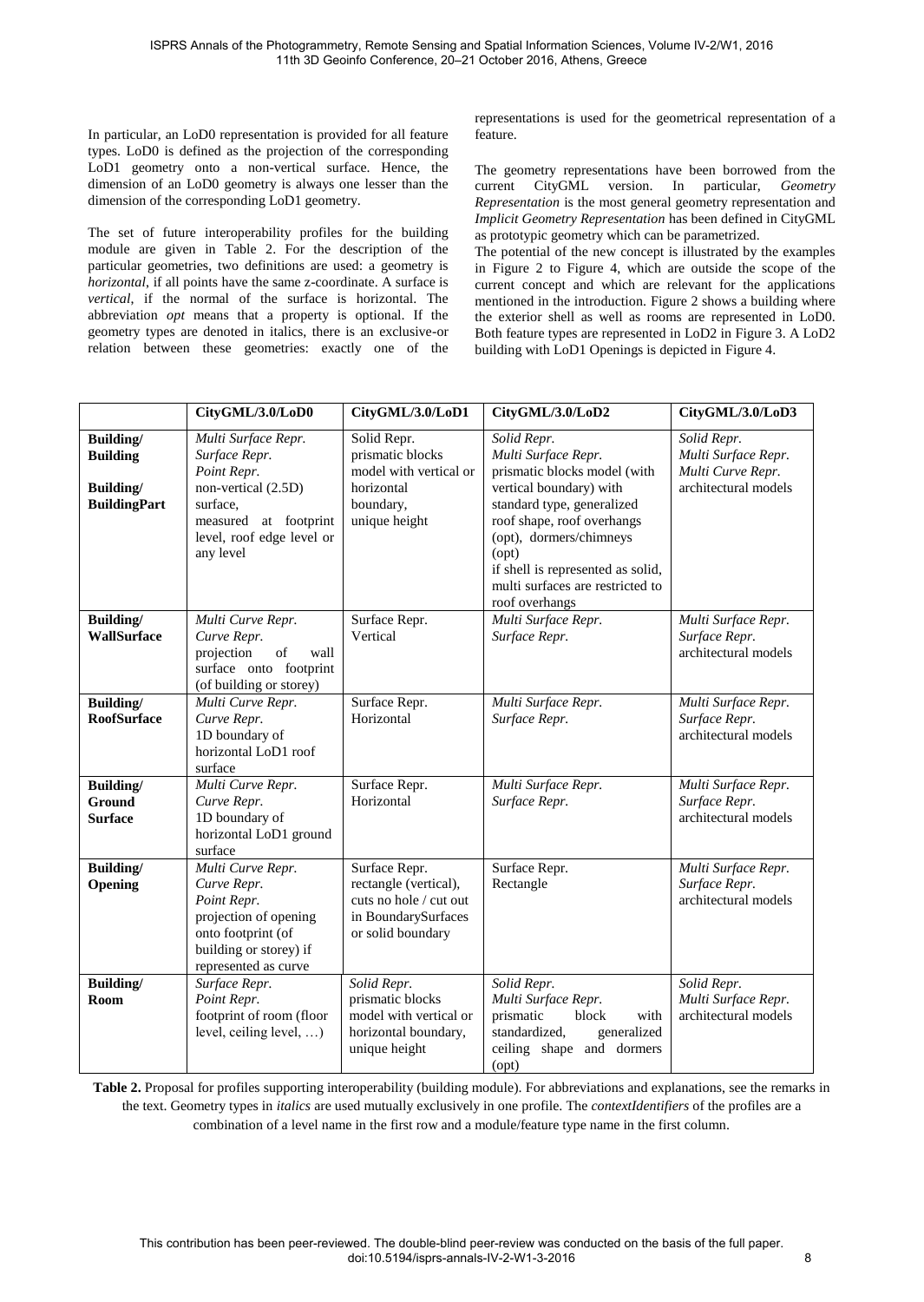

<span id="page-6-0"></span>**Figure 2.** LoD0 representation of the exterior and the interior (rooms) of buildings.



**Figure 3**.**.** LoD2 representation of a building (exterior) and of rooms.



<span id="page-6-1"></span>**Figure 4.** A coarse representation of the exterior of a building with openings.

## **5. WAYS OF PROFILE IMPLEMENTATION AND THEIR RESTRICTIONS**

The proposed multi representation concept has been defined on a conceptual level using the Unified Modelling Language (UML) and could therefore be easily be transferred to an XML encoding, which could define the normative part of CityGML. Since the profiles for the definition of Levels of Detail are defined in natural language, they have to be transferred to the XML based encoding standard, also. However, encoding must be verifiable against the conceptual model. Therefore, a mapping of UML to XML and vice versa has to be ensured.

For the definition of the aforementioned profiles, three options are given, the Object Constrained Language (OCL), XML Schematron, and predefined geometry attributes.

The Object Constrained Language (OCL) is a declarative Language and part of the Unified Modeling Language Standard (OMG, 2014). It enables the formulation of rules for UML classes that control validity of their instances.

Main drawback of utilizing OCL for the definition of profiles restricting the flexibility of the multi representation concept are confusing UML diagrams containing very long OCL statements. The lack of software tools supporting the definition of valid OCL expressions worsens the situation.

Loss of OCL constraints when mapping UML to GML is another major problem since further development of existing tools like e.g. ShapeChange seems to be quite costly. However, automatic mapping of the conceptual UML to the normative implementation of GML is one major task of the new release of CityGML 3.0. Finally, the question raises, how the LoD profiles of the MRC can be evaluated automatically. Implementation of validation mechanisms along with every single CityGML reading tool in our opinion risks interoperability of exchanged instance documents.

Hence, OCL, theoretically, would enable the forma definition of the proposed profiles, but practical implementation is far away from being better than unformal definition tables in sec. [4.1](#page-4-2) and [4.2.](#page-4-3) 

Schematron could be used as an alternative to OCL helping in implementing the LoD profiles. Schematron is a formal language for the validation of content and structure of XML documents and structure. It is part of the ISO ISO/IEC 19757 (ISO/IEC 19757-3,2006) and can directly be applied to GML files. The CityGML 2.0 encoding standard already makes use of Schematron 1.5 (Jelliffe, 2002) to describe referential integrity constraints on CityGML property elements denoting the relation between CityGML objects.

The advantages of this approach would be that rules defined in Schematron could be validated automatically having sufficient tools at hand. Further, Schematron could be delivered included in the CityGML XML Schema and, it could also be applied to let user put constraints on their own context when extending the MRC. However, the latter would call for rules to define and publish Schematron based constraints, f.i. an additional URI containing set of constraints for each *ShapeRepresentation*.

However, again disadvantages of this approach outweigh its advantages. First, Schematron rules are defined in the CityGML implementation standard and not at the level of the conceptual UML model. Deriving Schematron rules from one and the other level would again incorporate a lot of OCL with all its aforementioned disadvantages. The only conceivable solution would be the publication of rules in CityGML specification. Since this seems not to be in sight only manual mapping from linguistic descriptions, e.g. the content of [Table 1](#page-4-4) and [Table 2](#page-5-0) to Schematron could be performed. That would result in a huge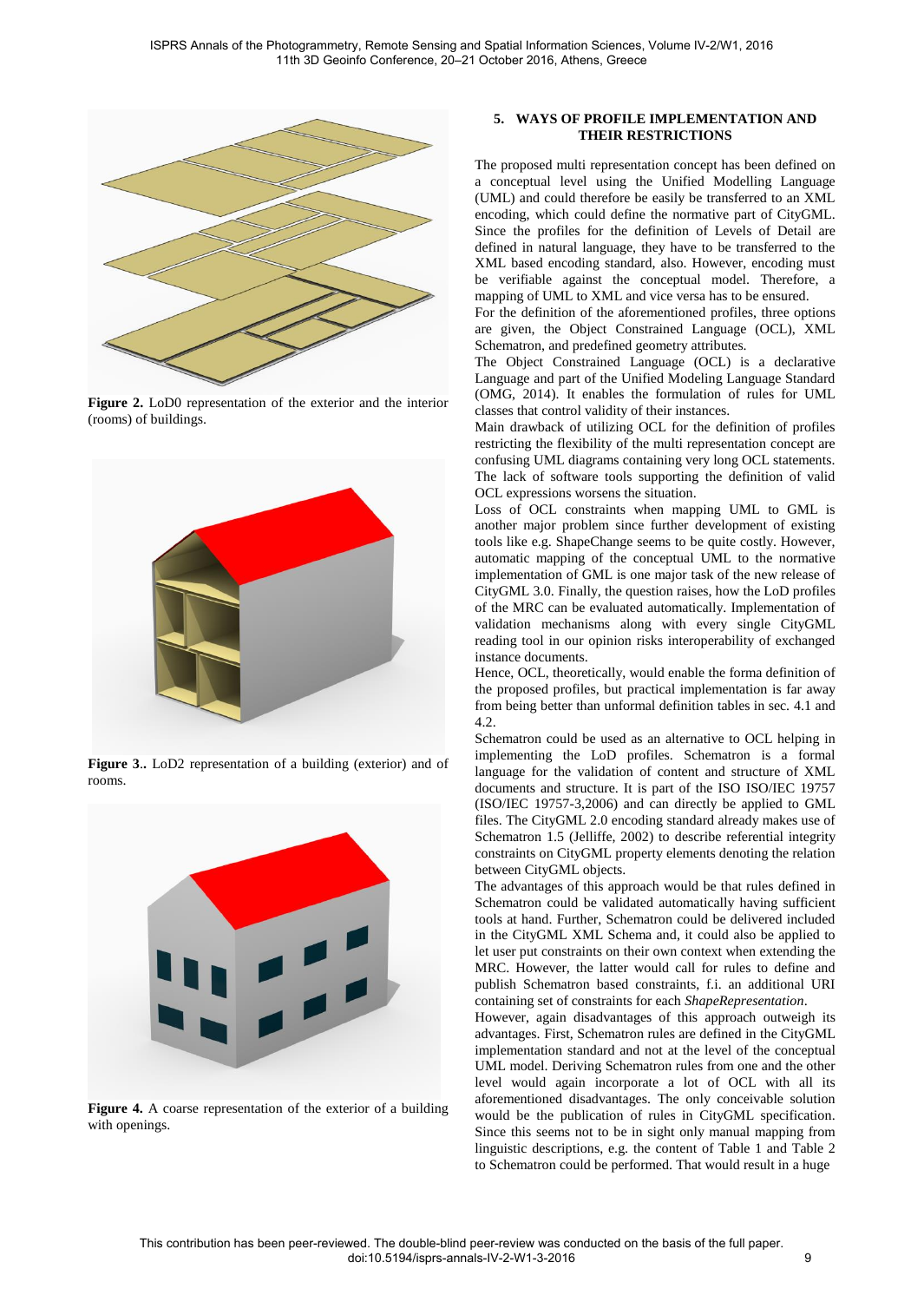amount of work, especially for the definition of rules to define and publish Schematron constraints in a CityGML context.

Hence, Schematron could be applied to formalize profiles but this would cause considerable work and would leave the user in uncertainty concerning the definition of own Schematron rules. Further, derivation of UML and XML is hindered.

Predefined geometry attributes for each feature type on the conceptual level is the last of our proposals to introduce MRC to CityGML 3.0. This would result in two UML models, the MRC and the model for each feature types and, therefore, an inadmissible duplicated structure of UML models. To solve this, one could propose to model geometry attributes only for the encoding standard. Again, this solution would lead to unsolvable problems when mapping the conceptual UML to the normative encoding XML and to any other encodings that might be desirable for the user.

To sum up, we see no direct way to introduce the MRC with its outstanding advantages, which neither results in a huge amount of work, a confusing standard. All the three discussed solutions would endanger the acceptance of the standard and interoperability. Therefore, we prefer a fourth way to keep the ideas of the MRC and to ensure consistent models on the conceptual as well as on the encoding level.

Here, we propose to keep the multi-representation model as a guiding principle when defining CityGML's 3.0 LoDs. Due to the reasons discussed above it should not be modelled as UML model for the further usage in profiles. We argue that the following two paths should be forged to keep the idea of the MRC without the need of inapplicable profiles:

First, LoD specific geometry representations will be modelled as geometry attributes for each feature type. Modelling results would represent the implementation of the MRC profiles discussed in Sec. [4](#page-4-0) without the need of defining the profiles. The advantage would be the possibility of directly mapping UML to GML and an easy validation of CityGML instance models. The result would be quite similar to the CityGML 2.0 LoD definition, albeit with different content.

Second, any desired user specific geometry representations for feature types should be allowed using the ADE mechanism. Remember, rules for the application of ADEs are already defined and tools support the mapping of UML to GML. The possibility to develop own ADEs on the basis of the MRC let the user still benefit from its flexibility.

However, a still unsolved question is the assignment of the user defined LoDs to the ones already defined in the standard. A possible solution is the usage of the *ContextIdentifyer* (r.f Sec. [3\)](#page-2-0) as an attribute name, f.i. *ade:lod2EnergeticHull*. This would call for customized tool in the CityGML toolchain.

Using the MRC as a meta model for the further development of CityGML would reveal the following advantages:

First, content of the profiles discussed in Sec. [4](#page-4-0) remains with their advantages concerning new applications and clear definition of LoDs. User defined LoD ADEs are, of course, still possible. Second, no profiles are needed in the standard and, therefore, new rules or tools are unnecessary. Third, the envisaged result has the look and feel of CityGML 2.0 facilitating the implementation and supports user acceptance. Last, no contradiction between the ADE mechanism and the general MRC will be installed. Since ADEs are already supported by some tools, it will be the only official way to extend the CityGML schema.

## **6. CONCLUSION**

<span id="page-7-0"></span>In this paper, we presented a multi-representational concept as a proposal for the further development of the Level of Detail concept of CityGML, the international OGC standard for semantical 3D city models. Problems of the current concept related proposals for improvements are discussed, all having their strong and weak points but widening the scope of CityGML.

We present a concept that allows multiple geometric representations for any *CityGML* object. Thus, the proposed concept defines a multi-representation concept, in which the LoD is only one aspect among others, e.g. versions. The *RepresentationContext* was regarded as a generalization of the existing level names of the LoD concept assuming that representations of different features belonging to the same context are consistent with respect to generation method and accuracy. Hence, only features of the same *RepresentatioContext* can be processed at a time.

For the specification and exchange of 3D city model data we propose profiles to restrict the variability of the very flexible and generic MRC in a descriptive way. We propose two standardized sets of profiles, first, to ensure backward compatibility for dealing with current CityGML data, and second, to ensure interoperability. These profiles restrict the MRC to a certain extent but let the user still cover more relevant applications.

However, all proposed approaches to formally define the discussed profiles and to validate instance documents fail in terms of missing tools or complexity. OCL suffers from missing tools, very long statements and the inability to be transferred from UML to XML, automatically. Schematron is weak and would call for very complex rules for the definition of user specific rules applying the MRC. Restricting the MRC by profiles defining predefined geometry attributes would again call for a mechanism to formulize these profiles. Direct modelling of feature types with LoD geometry attributes would conflict with the MRC.

As a conclusion, we propose to keep the multi-representation model as a meta model and to model LoD specific geometry representations to represent the profiles discussed in Sec. [4.](#page-4-0) In addition, any specific geometry representation for feature types should be possible using the ADE mechanism.

Advantages would be to keep the idea of a MRC for flexibility reasons, provide a consistent model in both, the conceptual and encoding level and to prevent conflicts of a MRC meta model with the ADE mechanism. Next to this, the CityGML 3.0 LoD concept will allow for more applications and will be modelled in a familiar way to enhance the user's acceptance.

## **ACKNOWLEDGEMENTS**

We acknowledge the members of the *Modelling Working Group* of the Special Interest Group 3D of GDI-DE and the members of the Open Geospatial Consortium CityGML-3.0 Work Package 3 for their contributions and vivid discussions.

#### **REFERENCES**

Becker, T., Nagel, C., Kolbe, T. H., 2009. A Multilayered Space-Event Model for Navigation in Indoor Spaces. In: Lecture Notes in Geoinformation and Cartography: 3D Geo-Information Sciences: 61-77.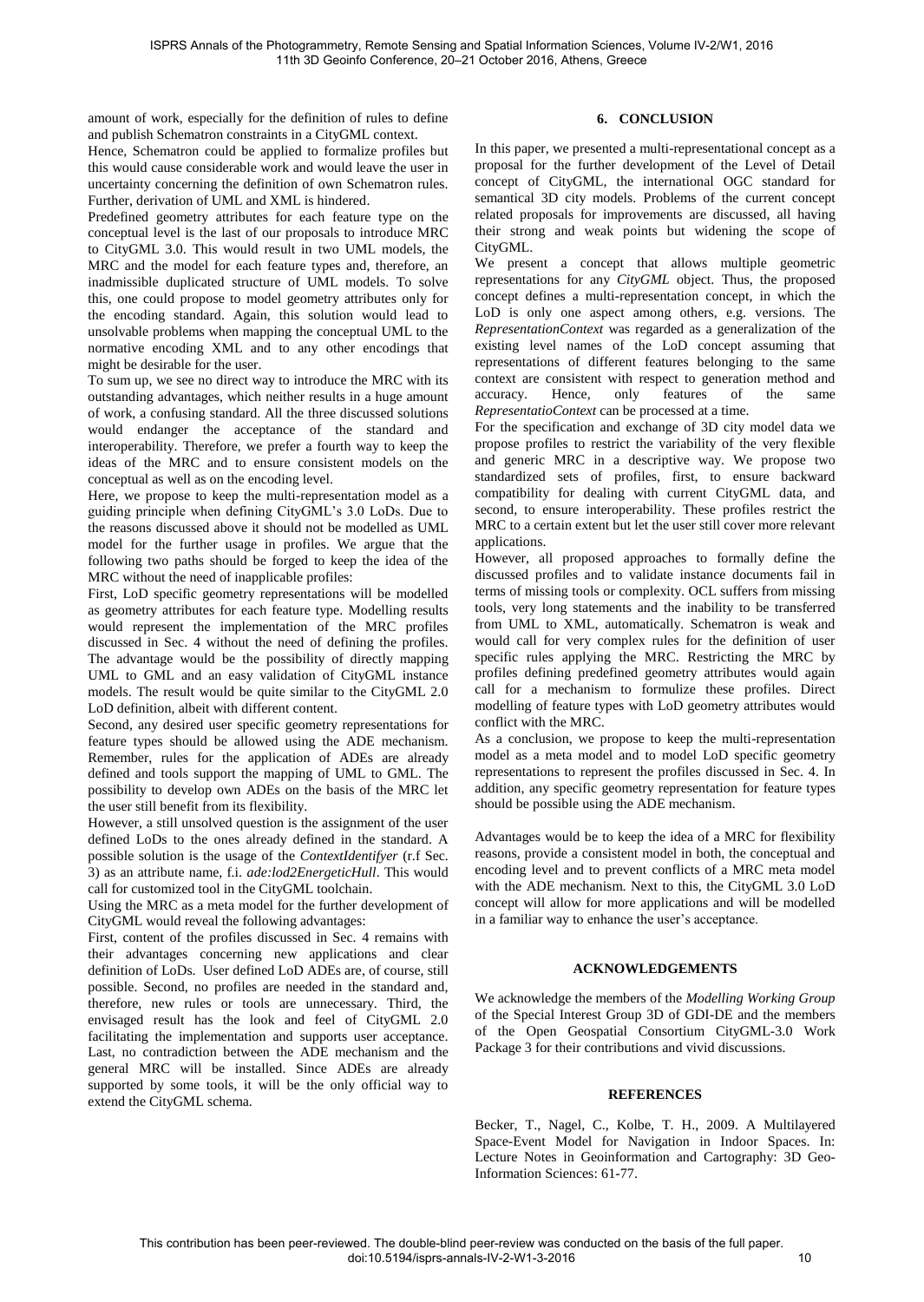Benner, J., 2013. Revision of the CityGML LoD concept, Change Request No. 13-089, Open Geospatial Consortium, URL: https://portal.opengeospatial.org/files/?artifact\_id=55980

Benner, J., Geiger, A., Gröger, G., Häfele, K.H., Löwner, M.O., 2013. Enhanced LoD Concepts for Virtual 3D City Models – ISPRS Annals of the Photogrammetry, Remote Sensing and Spatial Information Sciences II-2/W1: 51–61.

Biljecki, F., Ledoux, H., Stoter, J., Zhao, J., 2014. Formalisation of the level of detail in 3D city modelling – Computers, Environment and Urban Systems 48: 1–15.

Biljecki, F., Ledoux, H., Stoter, J., 2016a. An improved LOD specification for 3D building models – Computers, Environment and Urban Systems 59: 25–37.

Biljecki, F., Ledoux, H., Stoter, J., Vosselman, G., 2016b. The variants of an LOD of a 3D building model and their influence on spatial analyses – ISPRS Journal of Photogrammetry and Remote Sensing 116: 42–54.

Biljecki, F., Stoter, J., Ledoux, H., Zlatanova, S., Çöltekin, A., 2015. Applications of 3D City Models: State of the Art Review – ISPRS International Journal of Geo-Information 4(4): 2842- 2889.

Biljecki, F., Zhao, J., Stoter, J., Ledoux, H., 2013. Revisiting the concept of level of detail in 3D City Modelling – ISPRS Annals of the Photogrammetry, Remote Sensing and Spatial Information Sciences II-2/W1: 63-74.

Boguslawski, P., Gold, C. & Ledoux, H., 2011: Modelling and analysing 3D buildings with a primal/dual data structure – ISPRS Journal of Photogrammetry and Remote Sensing 66(2): 188–197.

Coors, V., Flick, S., 1998. Integrating Levels of Detail in a Web-based 3D-GIS. In: Laurini, R., Makki, K., Pissinou, N. (Eds.), ACM-GIS '98, *Proceedings of the 6th international symposium on Advances in Geographic Information Systems*, November 6-7, 1998, Washington, DC, USA. ACM Press.

Czerwinski, A., Sandmann, S., Stöcker-Meier, E. and Plümer, L., 2007. Sustainable SDI for EU noise mapping in NRW – best practice for INSPIRE – International Journal for Spatial Data Infrastructure Research 2(1): 90–111.

Dalla Costa, S., Roccatello, E., Rumor, M., 2011. A CityGML 3D Geodatabase for Buildings Energy Efficiency – International Archives of the Photogrammetry, Remote Sensing and Spatial Information Sciences XXXVIII-4/C21: 19–24.

Domínguez, B., García, Á., Feito, F.R., 2011. Semantic and topological representation of building indoors: an overview – The Joint ISPRS Workshop on 3D City Modelling & Applications and the 6th 3D GeoInfo Conference, Wuhan, China.

Fan, H., Meng, L., Jahnke, M., 2009. Generalization of 3D Buildings Modelled by CityGML – SESTER, M. et al. (eds.): Advances in GIScience. – 12th AGILE Conference, Lecture Notes in Geoinformation and Cartography: 387–405, Springer, Berlin Heidelberg.

Foley, J., van Dam, A., Feiner, S., Hughes, J., 2002. Computer Graphics: Principles and Practice. Addison Wesley, 2nd Ed.

Ghassoun, Y., Löwner, M.O. & Weber, S., 2015. Exploring the Benefits of 3D city Models in the Field of Urban Particles Distribution Modelling – a Comparison of Model Results. – Breunig, M. et al. (eds.): 3D Geoinformation Science, the Selected Papers of the 3D GeoInfo 2014 – Lecture Notes in Geoinformation and Cartography: 193–205, Springer.

Götzelmann, T., Guerke, R., Brenner, C., Sester, M., 2009. Terrain-Dependent Aggregation of 3D City Models – ISPRS-Workshop on quality, scale and analysis aspects of city models. – International Archives of the Photogrammetry, Remote Sensing and Spatial Information Sciences XXXVIII-2/W11, Lund, Sweden.

Gröger, G., Kolbe, T. H., Nagel, C., Häfele, K.H., 2012. OpenGIS® City Geography Markup Language (CityGML) Encoding Standard, Version 2.0.0, OGC 08-007r2.

Gröger, G. and Plümer, L., 2012. CityGML – Interoperable semantic 3D City Models. – ISPRS Journal of Photogrammetry and Remote Sensing 71: 12–33.

Guerke, R., Brenner, C., Sester, M., 2009. Generalization of 3D City Models as a Service. – ISPRS-Workshop on quality, scale and analysis aspects of city models, International Archives of the Photogrammetry, Remote Sensing and Spatial In-formation Sciences, XXXVIII-2/W11, Lund, Sweden.

Iwaszczuk, D., Stilla, U., 2010: A Concept for the Assignment of Textures to Partially occluded Faces of 3D City Models stored in CityGML – KOLBE, T.H. et al. (eds.): 5th ISPRS International 3D GeoInfo Conference, Germany. – International Archives of the Photogrammetry, Remote Sensing and Spatial Information Sciences XXXVIII-4/W15: 57–62, Berlin.

ISO/IEC 19757-3 (2006): Information technology - Document Schema Definition Languages (DSDL) - Part 3: Rule-based validation - Schematron. 30 pp.

Jelliffe, R. (ed.) The Schematron Assertion Language 1.5. 2002- 10-01. URL:

http://xml.ascc.net/resource/schematron/Schematron2000.html (last visited 30/05/2016)

Knapp, S. & Coors, V., 2008: The use of eParticipation in public participation: The VEPs example. – Coors, V. et al. (eds.): Urban and regional data management. – Urban Data Management Society Symposium 2007 (UDMS Annual 2007), BALKEMA-proceedings and monographs in engineering, water and earth sciences: 93–104, Taylor & Francis, London, UK.

Köninger, A., Bartel, S., 1998. 3D-GIS for Urban Purposes – *Geoinformatica* 2 (2): 79–103.

Liebich, T. 2007: INDUSTRY FOUNDATION CLASSES - IFC2x3 Documentation, 2007.rmation Sciences XXXVIII-4/W15: 57–62, Berlin.

Löwner, M.O., Benner, J., Gröger, G., 2015: Aktuelle Trends in der Entwicklung von CityGML3.0. – Seyfert, E. et al. (eds.): Geoinformationen öffnen das Tor zur Welt, 34. Wissenschaftlich-Technische Jahrestagung der DGPF, Tagungsband 23, Hamburg.

Löwner, M.-O., Benner, J., Gröger, G., Gruber, U., Häfele, K.- H. & Schlüter, S. (2012): CityGML 2.0 - ein internationaler Standard für 3D-Stadtmodelle, Teil 1: Datenmodell. Zeitschrift